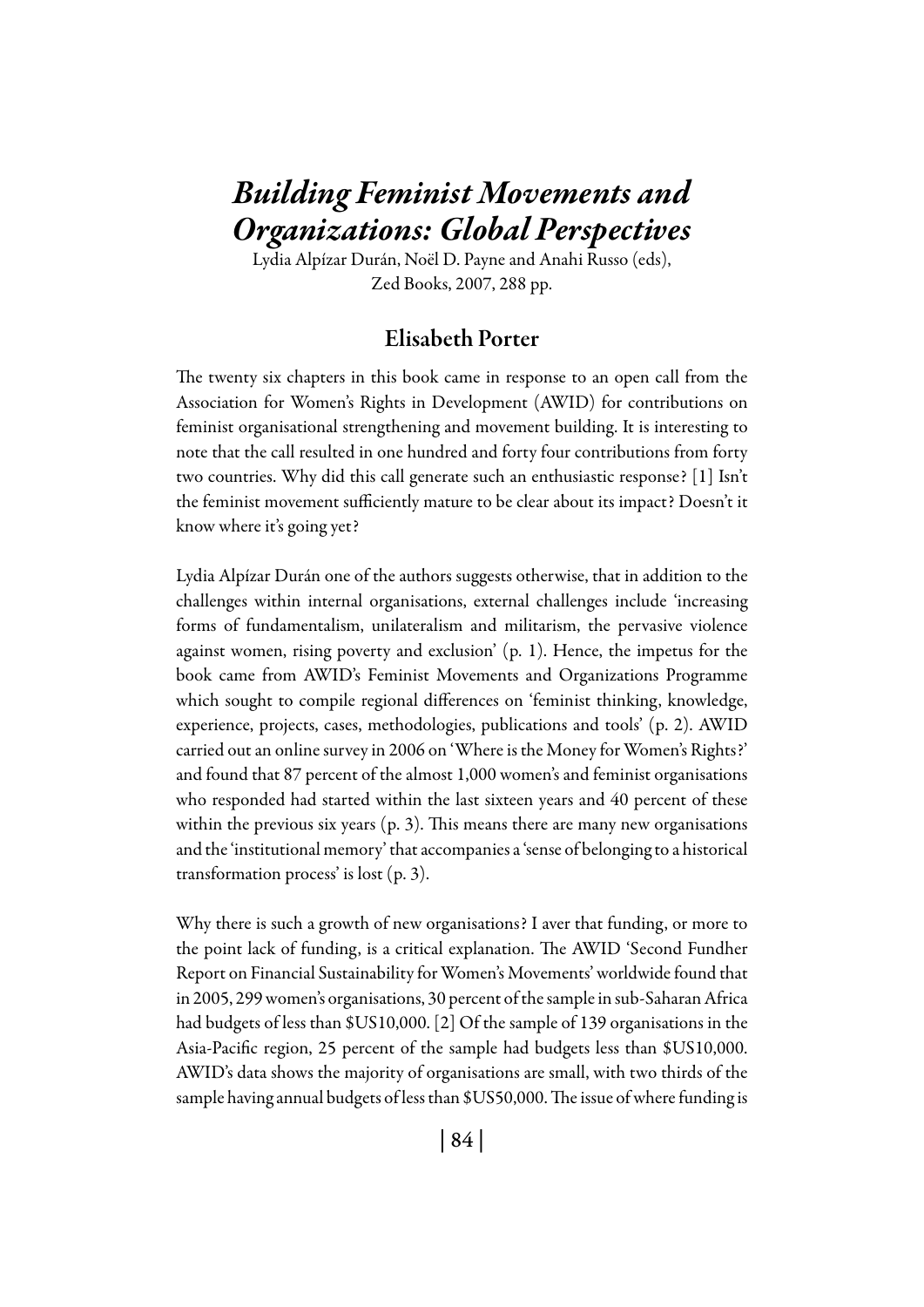## PORTER | Building Global Feminist Movements

coming from and the lack of sustainable funding is a crisis issue for women's groups. [3] It seems to me that the growth of many new organisations has come about, at least in part, as a response to ad hoc or solely project-based funding. When the funding ends the organisations struggle to keep active.

### Consensus-Building

What struck me in reading the different chapters was the overlap in themes with so many authors in their concern with feminist values and organisational practices of inclusive, participatory decision-making processes. None of this is surprising. However, few authors distinguish between what I see as an important qualifier, namely the relationship between the women's movement and feminism. While the book title is *Building Feminist Movements and Organisations*, some authors write about women's organisations without bringing out the political differences that feminism brings.

Is consensus-building still an important part of feminist processes? Pragmatically, it is not without drawbacks. For example, Yamini Mishra and Nalini Singh suggest that continual debates on correct processes, on 'being more feminist than thou' (p. 41) can be time-consuming and not always helpful. In writing on factions in ten feminist organisations in rural Canada, Leona English suggests that while consensus purports to create inclusive, safe spaces, in reality it 'is a fiction that works to produce a regime of truth: that good feminists decide things together and generate no conflict' (p. 89). She likens this to the flat pay structure which occurs in some feminist organisations on a false notion of equality which 'glosses over the differences in responsibilities' (p. 90) and provokes factions because of felt inequities.

Certainly in conflict societies, women's organisations seek to develop coalitions across radical difference of race, culture, ethnicity, clan, tribe and belief in order to seek common purposes. The intent is not to ignore differences – impossible in divided societies where differences frequently underlie root causes of conflict – but to seek consensus on common needs and aspirations that can allow otherwise fragmented groups to work together. [4] While consensus generally is worth building, voices of dissent need room for expression, without the critic being made to feel like s/he is not being a 'good feminist.' This is an important message. However, the advantage of consensus and why it is an important part of democratic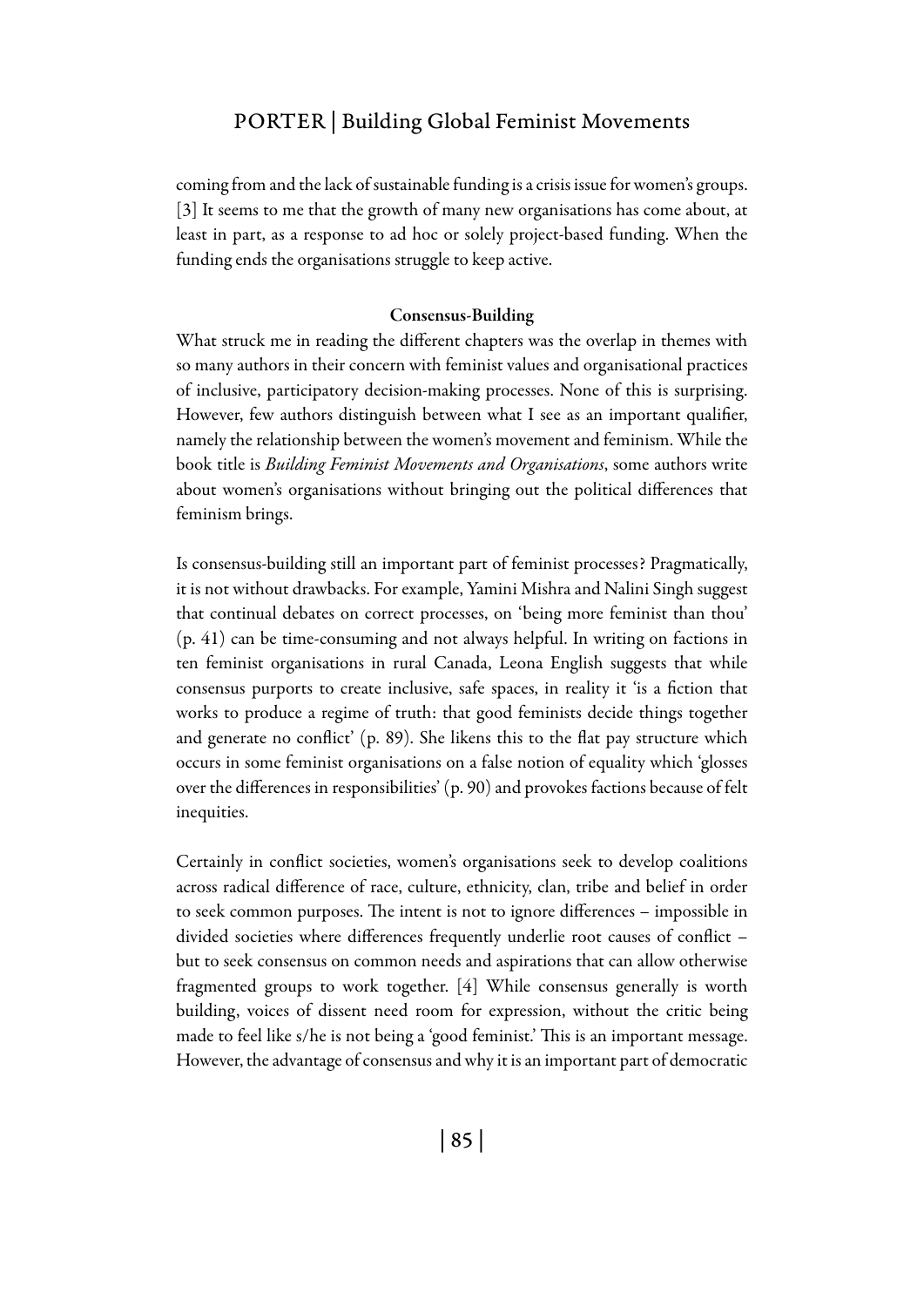## Democratiya 14 | Autumn 2008

processes is that when participants make a consensual decision, they are more likely to defend and support it.

### Politicisation of Movement

I have already suggested that the book would have benefited from a closer discussion of whether women's organisations are necessarily feminist and if so, why and if not, why not? It was thus pleasing to read Andrea D'Atri's account of the repoliticisation of the women's movement and feminism in Argentina by twenty to thirty five yearold workers and students who were protesting against capitalism and patriarchy. In bringing together women's rights and feminism, Adriana Medina Espino explains how SIPAM, a leading Mexican feminist organisation that defends women's sexual and reproductive health embodies activism, involvement, solidarity and tenacity needed for political commitment. Similarly, Jinnock Lee writes about the Korean Women's Trade Union as a women's and feminist political endeavour. Nicholas Piálek describes gender mainstreaming not only as a feminist project but also as a political one in that 'it is fundamentally about changing the values held by people' (p. 84). Change in many cultures is slow, as shown by Margalit Shilo on the Jewish Orthodox women's revolution in Israel.

#### Power, Leadership and Empowerment

The dominant theme in the book is the importance of women's leadership and empowerment. The role of women's power is an issue some feminists struggle with and use qualifiers like 'inner power' or Hannah Arendt's 'power to' act within transformative leadership (rather than 'power over'). Kelsey Rice and Ann Crews Melton in writing on dynamics in Christian feminist community describe the 'conscious decisions to level power-dynamics' (p. 44). Durán writes of how many older women leaders are reluctant to move out of key positions they have built their lives around. For many women, a whole lifestyle, friendship network and source of meaning lies in the work they do with other women and letting go of what little power they have can appear threatening.

How then do feminists understand empowerment? Nancy Guberman, Jennifer Beeman, Jocelyn Lamoureux, Danielle Fournier and Lise Gervais offer insight into links between empowerment and democracy based on their experience of ten different women's groups in Quebec. They offer a useful definition of empowerment as 'practices aimed at accompanying women in the development of their selfdetermination, and their capacity to make socio-political analyses and take control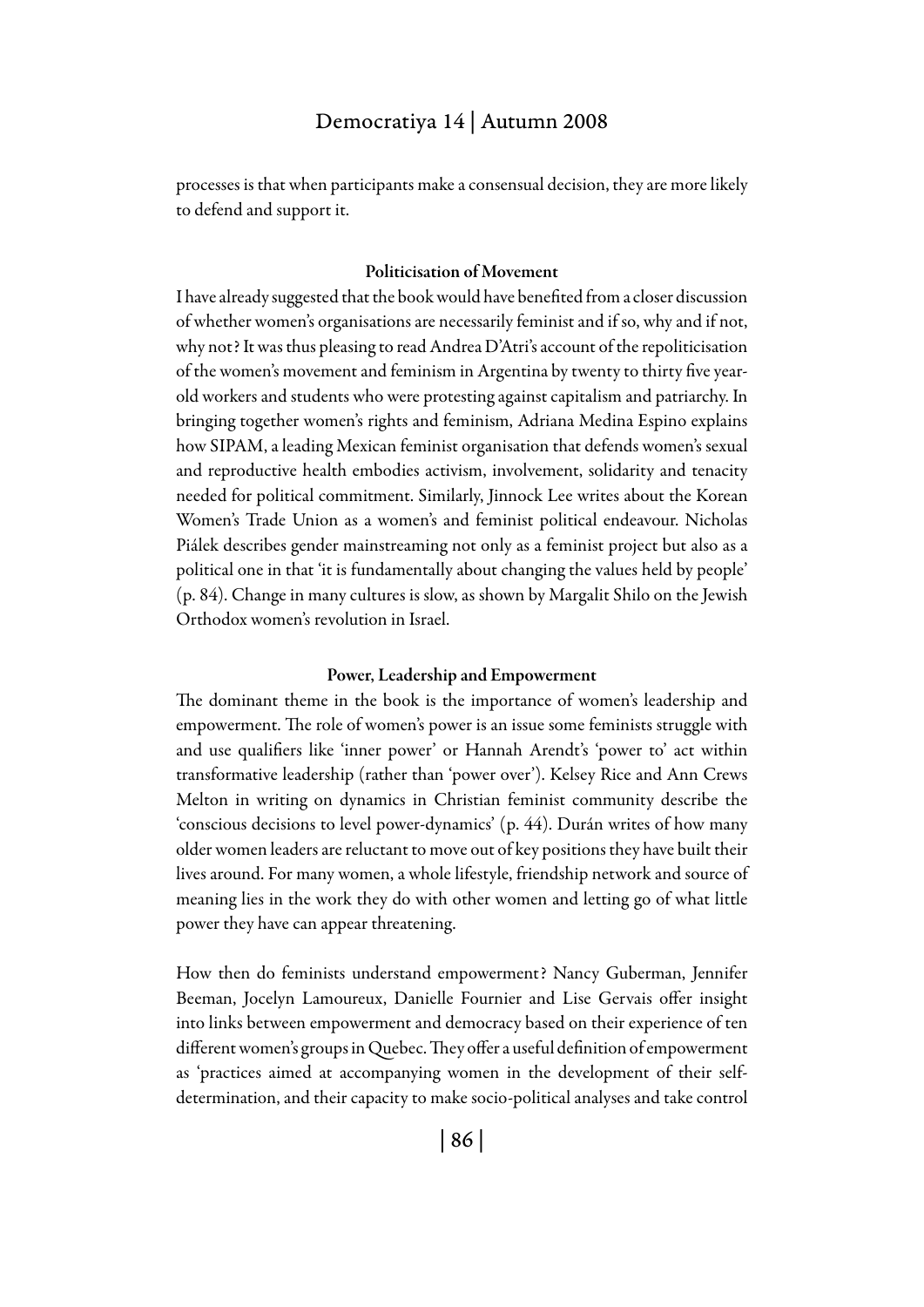## PORTER | Building Global Feminist Movements

of their own lives' (pp. 67-8). While 'democracy entails participation in the decisions affecting one's life' (p. 71), they argue that democracy and empowerment should be 'mutually reinforcing' (p. 76). This understanding minimises the chance of abuses of power.

Semillas is Mexico's only women's fund. Emilienne de León, Amanda Mercedes Gigler, Lucero González and Margaret Schellenberg explain how 'Semillas defines empowerment as a process that begins when a woman becomes aware that she is the subject of human rights' (p. 100). A woman must then appropriate rights and then be able to 'transmit her understanding and knowledge of rights to other women, thus re-initiating the cycle of empowerment for the benefit of others' (p. 100). Semillas is empowering Mexican donors to participate in local philanthropy directed at improving Mexican women's social conditions, especially their human rights.

Women's rights as human rights are a critical aspect of empowerment. Pramada Menon explains the rationale to the emergence of a women's human rights organisation in India called 'Creating Resources for Empowerment in Action (CREA) a support organisation for community-based groups. She writes of wanting to have fun in her work, a much under-utilized tool in mobilising enthusiasm, and one I endorse as indispensable in breaking down barriers and in fostering enjoyable work contexts. Menon's motivation was 'to create networks for social changes… build leadership capacities…and empower individuals to defend their own rights' (p. 110). In empowering new leaders to tackle violence against women, sexual and reproductive rights, and social justice, new conversations and perspectives were needed. Menon defines leadership as 'equality that enables people to live their lives as they choose with dignity and with sensitivity to other people's choices and decisions' (p. 111).

#### Sustaining work in situations of conflict

The section on sustaining work in conflict zones is illuminating. In writing about Columbia, Yusmidia Sulano stresses a participatory methodology directed at 'working from the bottom up, changing power relations, recognising different and diverse identities, prioritising common needs' and increasing the visibility of participants' contributions in formulating an Agenda of Women for Peace. (p. 183) For Palestinian women in the State of Israel, Trees Zbidat-Kosterman highlights the need to strengthen local women's organisational capacities. It is pertinent to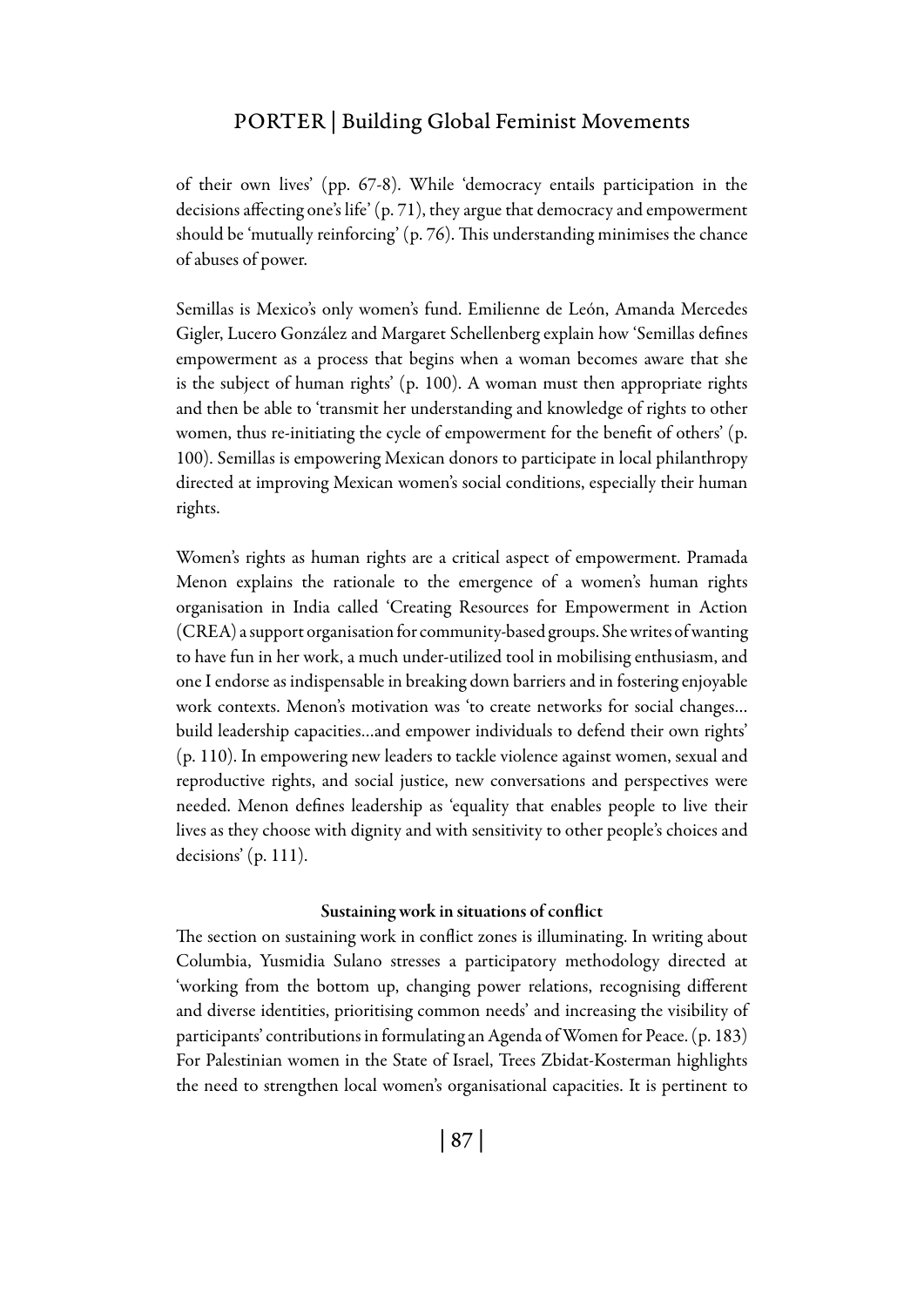## Democratiya 14 | Autumn 2008

note how Dalia Sachs and Hannah Safran emphasise their activism in Israel 'in both the feminist and the women's peace movements' (p. 201). This combination is so important. Peace and justice are connected; gender equality, gender justice and women's rights are vital in realising concrete goals within a transitional justice that leads to a sustainable peace. [5] Titi Salaam's chapter on Nigeria is strongly titled, 'A Matter of Life or Death.' She stresses how 'justice and peace' are key principles of feminist leadership that are required to address injustice and violence. The emphasis in the chapter is on promoting women's human rights, equity and social justice.

In the Algerian women's movement, Carolyn Brac de la Perrière writes of how older women complained about the absence of youth in organisations, yet youth sought greater delegation of tasks to them. Experience should bring wisdom and experienced feminists have a vital role to play in women's movements. So too, young women leaders demonstrate crucial capabilities and new perspectives to be cultivated and mentored by those with more experience. [6] Women's and feminist movements and organisations continue to flourish with strong, highly motivated activists. However, most organisations remain seriously under-resourced, so the struggle continues. What also continues are the creative ideas, innovative strategies and a deep commitment to effect radical change in the lives of women. I remain hopeful.

Elisabeth Porter is Professor and Head of School of International Studies at the University of South Australia. Elisabeth.Porter@unisa.edu.au.

#### References

- Kerr, Joanna 2007, T*he Second Fundher Report: Financial Sustainability for Women's Movements Worldwide*, Association for Women's Rights in Development (AWID): Toronto.
- Porter, Elisabeth 2007, *Peacebuilding. Women in International Perspective*, Routledge: London & New York.
- Van Beek, Mariёtte and de Vries, José, (eds) 2008, *Money for Women Peacemakers*, IFOR Women Peacemakers Program, Alkmaar, the Netherlands (available www.ifor.org/WPP).
- Wilson, Shamillah, Sengupta, Anasuya & Evans, Kristy, (eds) 2005, *Defending our dreams. Global feminist voices for a new generation*, Zed Books: London & New York (in assoc with AWID).

#### **Notes**

[1] I reviewed an earlier collection of essays, produced under AWID's Young Women and Leadership Programme and edited by Wilson, Sengupta & Evans in *Democratiya* 5, Summer 2006.